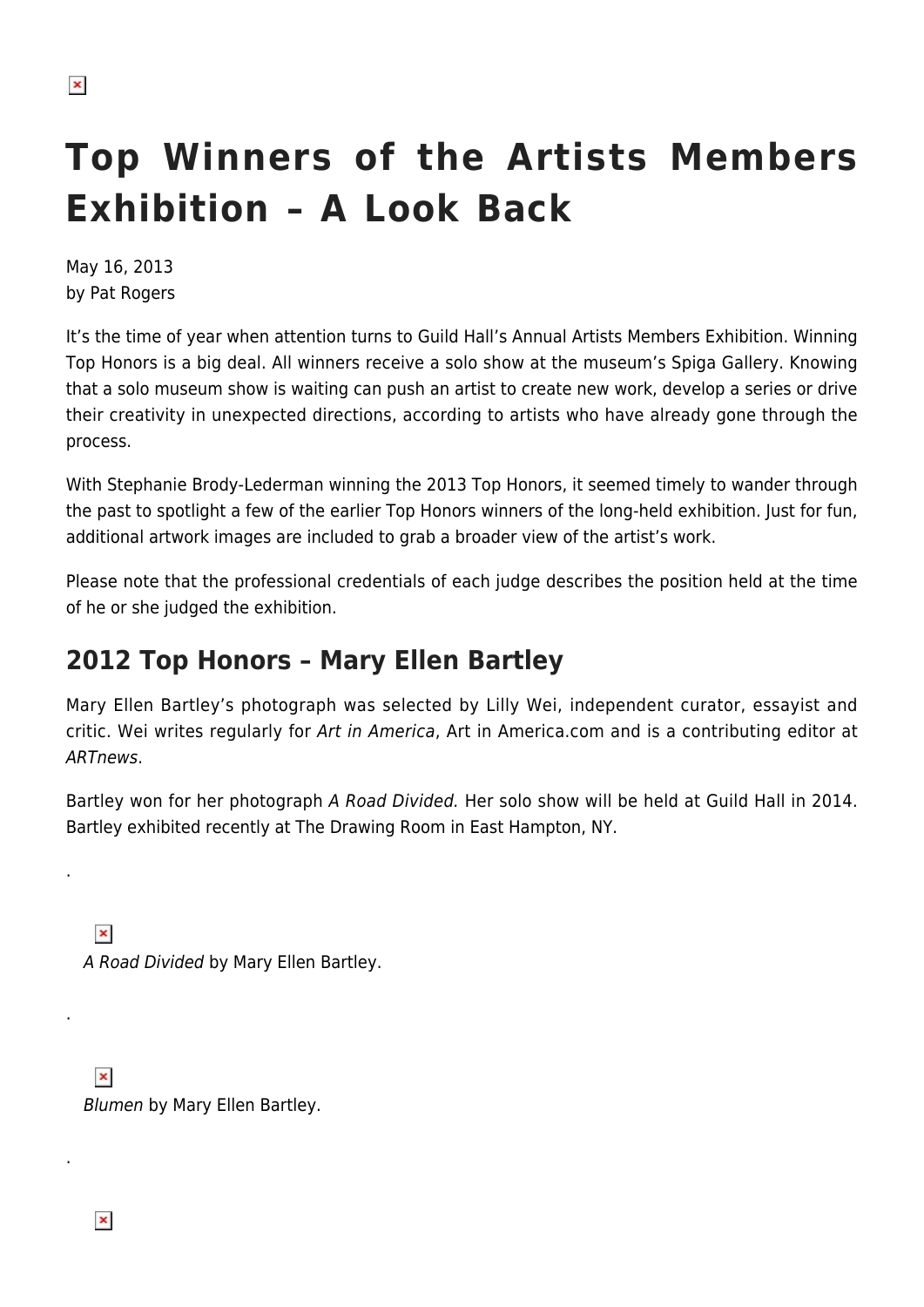Hiroshi Sugimoto by Mary Ellen Bartley.

.

.

.

**.**

.

.

**.**

#### **2011 Top Honors – Christa Maiwald**

Christa Maiwald won for her mixed media work Latin Songbirds. The judge was Deborah Cullen, Ph. D., Director of Curatorial Programs at El Museo del Barrio, NY. Maidwald's solo show will be held at Guild Hall from Oct 24 2013 through Jan 15, 2014. Her work was recently exhibited at ILLE Arts in Amagansett, NY.

> $\pmb{\times}$ Latin Songbirds by Christa Maiwald.

 $\pmb{\times}$ 

Dancing With Myself by Christa Maiwald.

#### **2010 Top Honors – Frank Wimberly**

Frank Wimberly's painting was selected for Top Honors by Benjamin Genocchio, an art Critic, The New York Times. Shortly afterwards, Genocchio left the NYT to take a position as the Vice President of Editorial and Editor in Chief of Art + Auction.

Wimberly's solo exhibition was held in 2012. His work is represented by Spanierman Modern in New York City.

> $\pmb{\times}$ Tony Williams, Homage by Frank Wimberly, 1996. Acrylic on canvas, 54 x 54 inches.

 $\pmb{\times}$ 

Vortex by Frank Wimberly, 1990. Acrylic on canvas, 46 x 46 inches.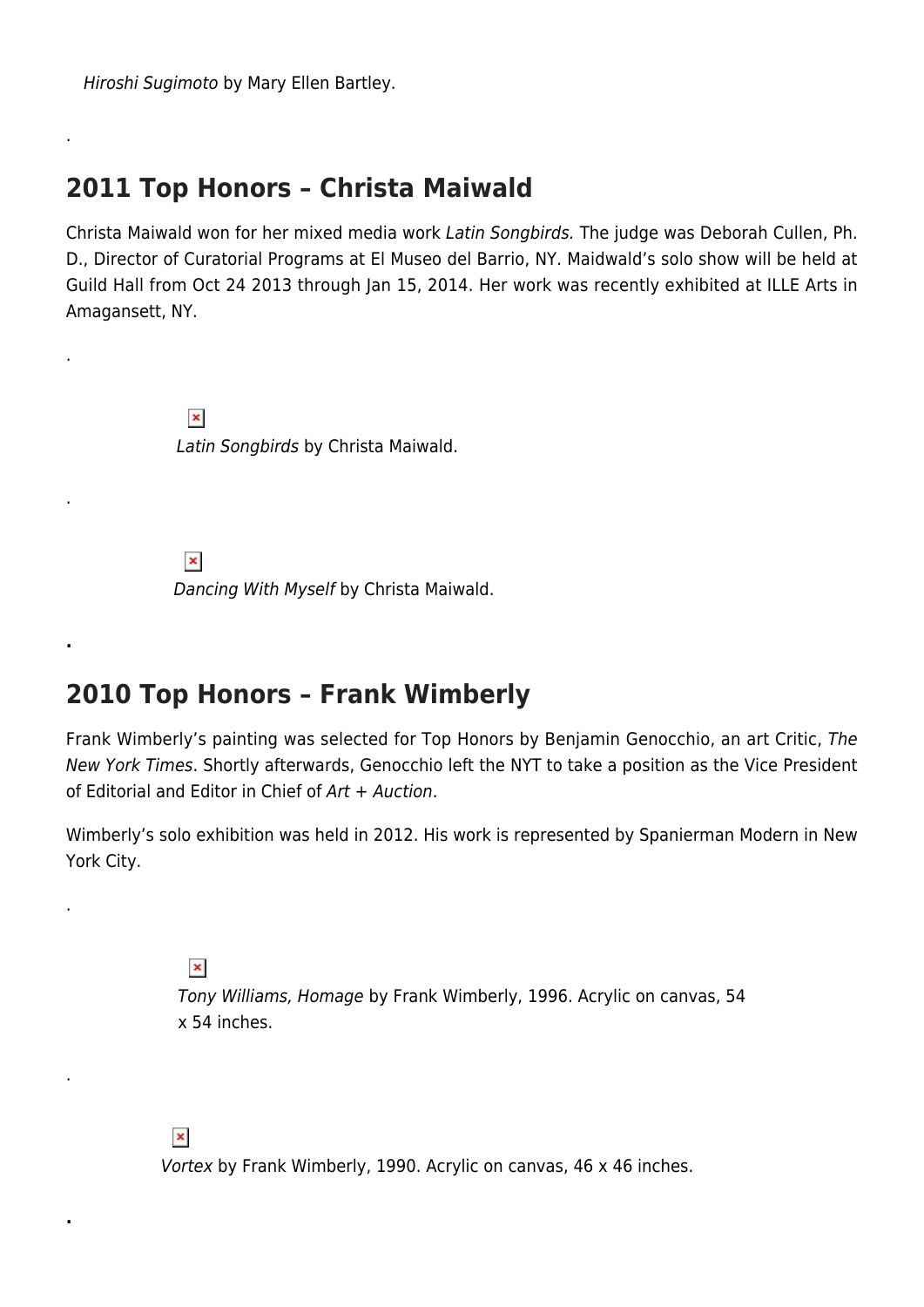#### **2009 Top Honors – Drew Shiflett**

Drew Shiflett's delicate mixed media artwork was awarded Top Honor by Jodi Hauptman, Curator in the Department of Drawings at The Museum of Modern Art. Her solo show was held at Guild Hall in 2011. Shiflett recently had a solo show at Lesley Heller Workspace in New York City.

 $\pmb{\times}$ 

.

.

.

.

.

.

Untitled #63 by Drew Shiflett, 2011. Watercolor, ink, Conte' crayon, graphite, handmade paper. 12.375 x 20.875 x 1 inches. Photography by D. James Dee.

 $\pmb{\times}$ 

Untitled #59 – Detail by Drew Shiflett, 2011. Watercolor, handmade paper, cheesecloth. 44.75 x 52.75 x 2.25 inches. Photography by D. James Dee.

## **2008 Top Honors – Carolyn Conrad and Elizabeth Sloan Tyler**

Both artists work was selected by Linda Yablonsky, Art Critic, Bloomberg News.

Carolyn Conrad creates sculptural tableaus before raising her camera to make photographs with psychological tension. Her work incorporates painting, printmaking, assemblage, sculpture and photography. Some of her art, like the Dyer Lint series, forgoes the photography entirely. Conrad recently had a solo show at The Garner Center at the New England School of Photography in Boston, MA. Her solo show at Guild Hall was held in 2010.

> $\pmb{\times}$ Zen and the Art of Helter Skelter by Carolyn Conrad. Dyer lint and wood.

 $\pmb{\times}$ 

Folding and Hanging by Carolyn Conrad. Dryer lint, wood and brass.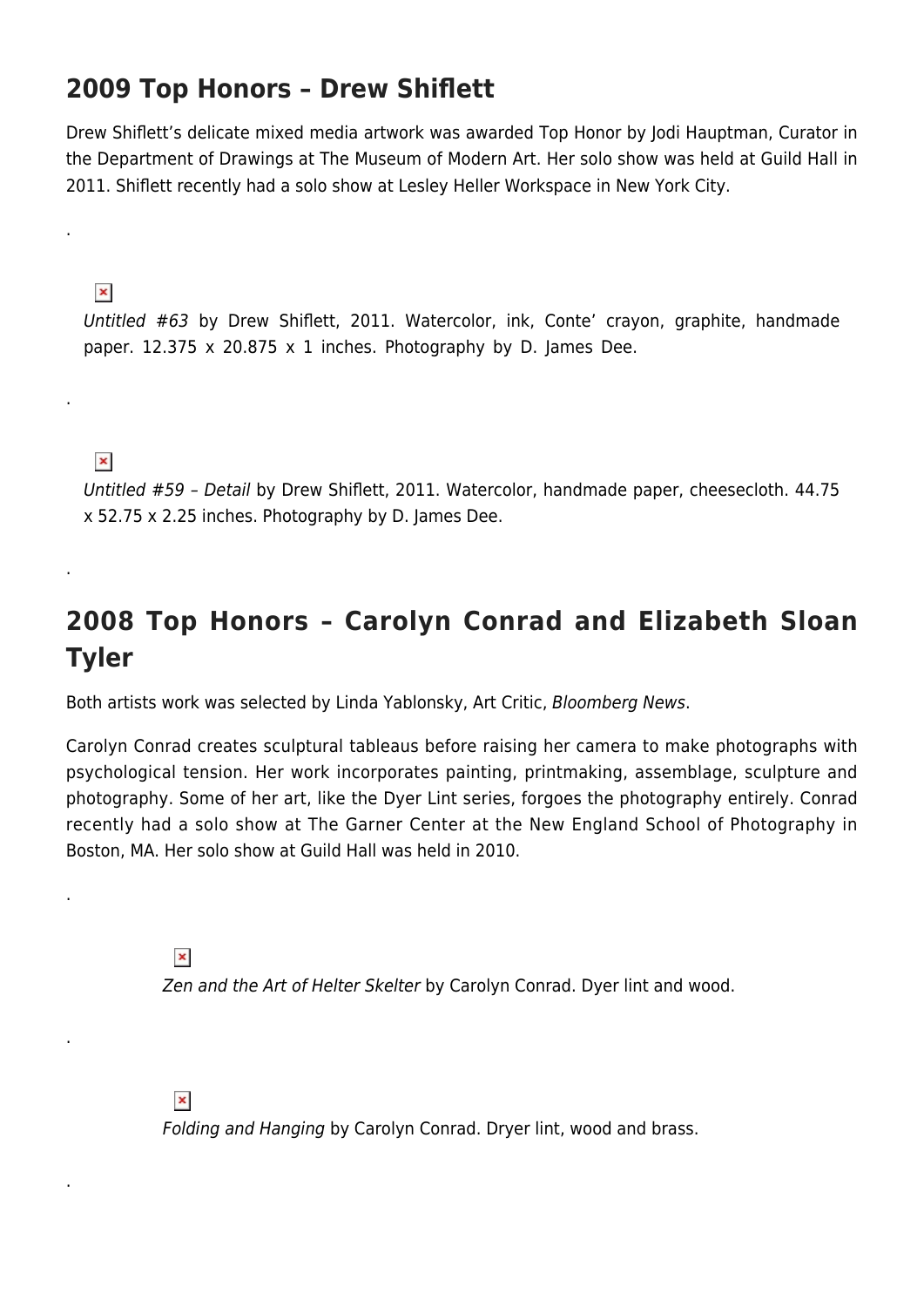**2007 Top Honors – Kevin Teare and Priscilla Heine.** Selected by Faye Hirsch, Senior Art Editor, Art In America.

**2006 Top Honors – Jane Martin.** Selected by Magdalena Dabrowski, Special Consultant, Nineteenth-Century, Modern and Contemporary Art, The Metropolitan Museum of Art.

**2005 Top Honors – Rima Mardoyan.** Selected by Holly Block, Director of Art in General.

**2004 Top Honors – Linda Alpern.** Selected by Tracy Bashkoff, Associate Curator for Collections, Guggenheim Museum.

**2003 Top Honors – Stephanie Brody-Lederman.** Selected by Carolyn Lanchner, Former Curator, Museum of Modern Art.

Before Brody-Lederman won the 2013 Top Honors, she said that the 2003 win allowed her art to receive increased visibility in the "art making and art collecting community" of the Hamptons and New York City.

"And most importantly," she said, "seeing my work up on the wall of the museum helped me understand where I had come from with my work and the direction in which it was going."

 $\pmb{\times}$ 

.

.

**.**

.

Begging the question by Stephanie Brody Lederman. Oil on canvas.

 $\pmb{\times}$ 

Moonshine by Stephanie Brody-Lederman. Oil on canvas.

**2002 Top Honors – Darius Yektai.** Selected by Amei Wallach, free lance art critic. Yektai's work is the subject of a solo show at Tripoli Gallery of Contemporary Art in Southampton from May 23 through June 20, 2013.

**2001 Top Honors – Walter Schwab.** Selected by Raphael Rubinstein, Senior Editor, Art in America.

Schwab's win for his photograph Golden Boy was especially meaningful since photographers were only allowed to submit work to the Artists Members Exhibition five years prior to his win, said Schwab. He described winning Top Honor as like "…'winning the impossible dream' as Don Quixote said in Man of La Mancha."

All of the follow photographs depict the same "Golden Boy."